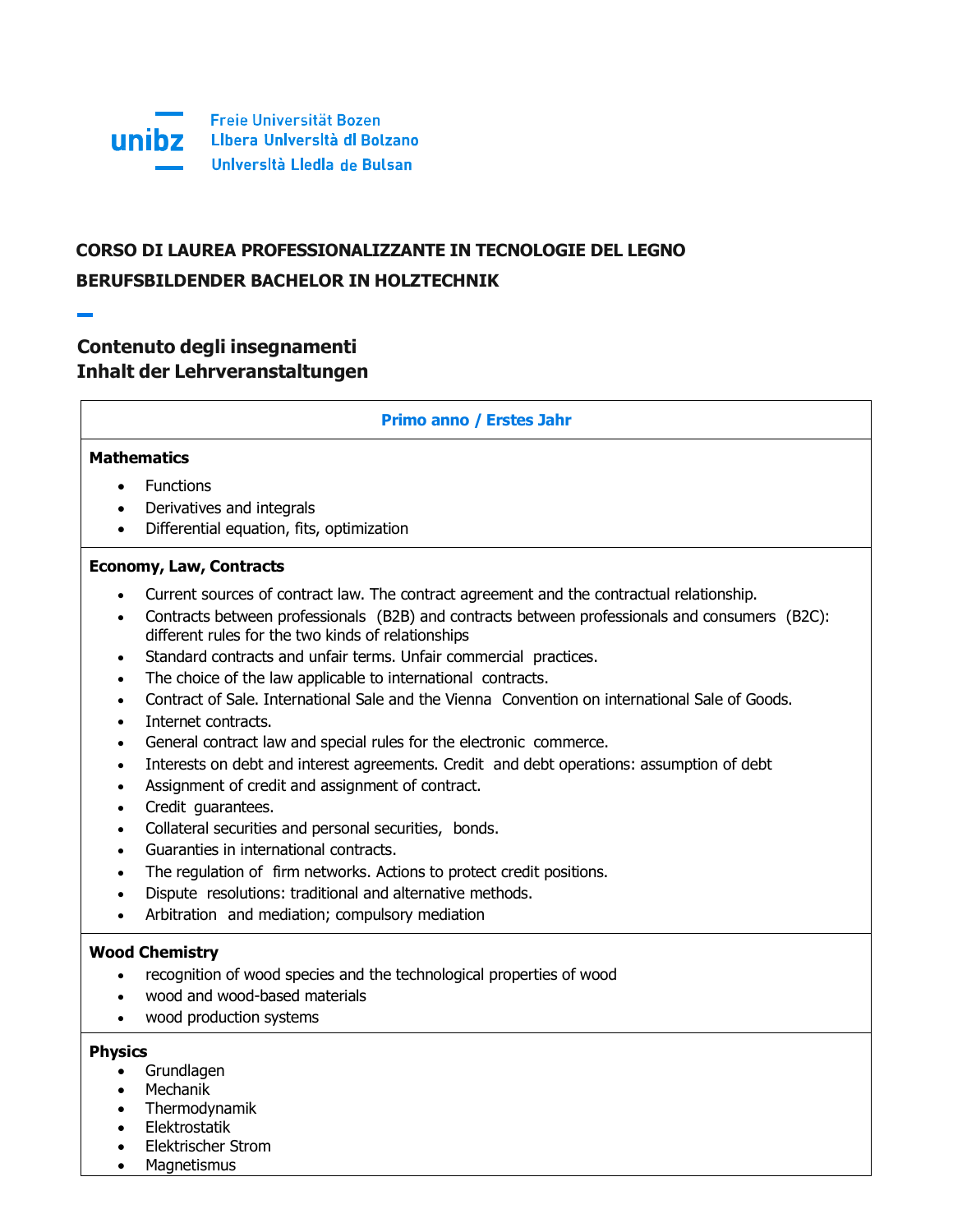## **Wood anatomy and productive forestry**

- Selvicoltura produttiva
	- Elementi di gestione forestale e filiera foresta-legno
- Anatomia del legno
	- Cenni di botanica sistematica forestale
	- Caratteristiche microscopiche e macroscopiche del legno
	- Riconoscimento delle specie legnose
- Tecnologia del legno
	- Variazioni della struttura del legno
	- Difetti, anomalie e alterazioni del legno
	- Massa volumica e umidità del legno
	- Proprietà fisiche e meccaniche
	- Assortimenti legnosi

## **Product Design**

- Introduzione al design di prodotto
- Metodologia progettuale
- Design e processi
- Economia circolare
- Designers e prodotti

#### **Fundamentals of programming**

- Basic programming syntax and structure in Python
- **Functions**
- Conditional control structures
- Arithmetic, comparison and Boolean operators
- Data types

## **Technical Drawing - CAD**

- Drawing standards
	- drawing lines
	- orthographic projections and axonometric drawings
	- section drawings
	- dimensioning
	- Peculiarities of architectural drawing
- Computer-Aided Design (CAD)
	- 2D CAD systems
	- Parametric 3D CAD systems for the modelling of industrial products
	- 3D CAD systems for graphics and application thereof in the building industry
- Interactions among different CAD environments

## **Logging, sawmill operations and traceability procedures of wood**

- Timber procurement processes introduction
- General principles of forest utilisation operations
- Characterisation of the sawmill and of the products that can be obtained from primary processing
- Ergonomics and risks for operators in the sector
- Information systems in the wood industry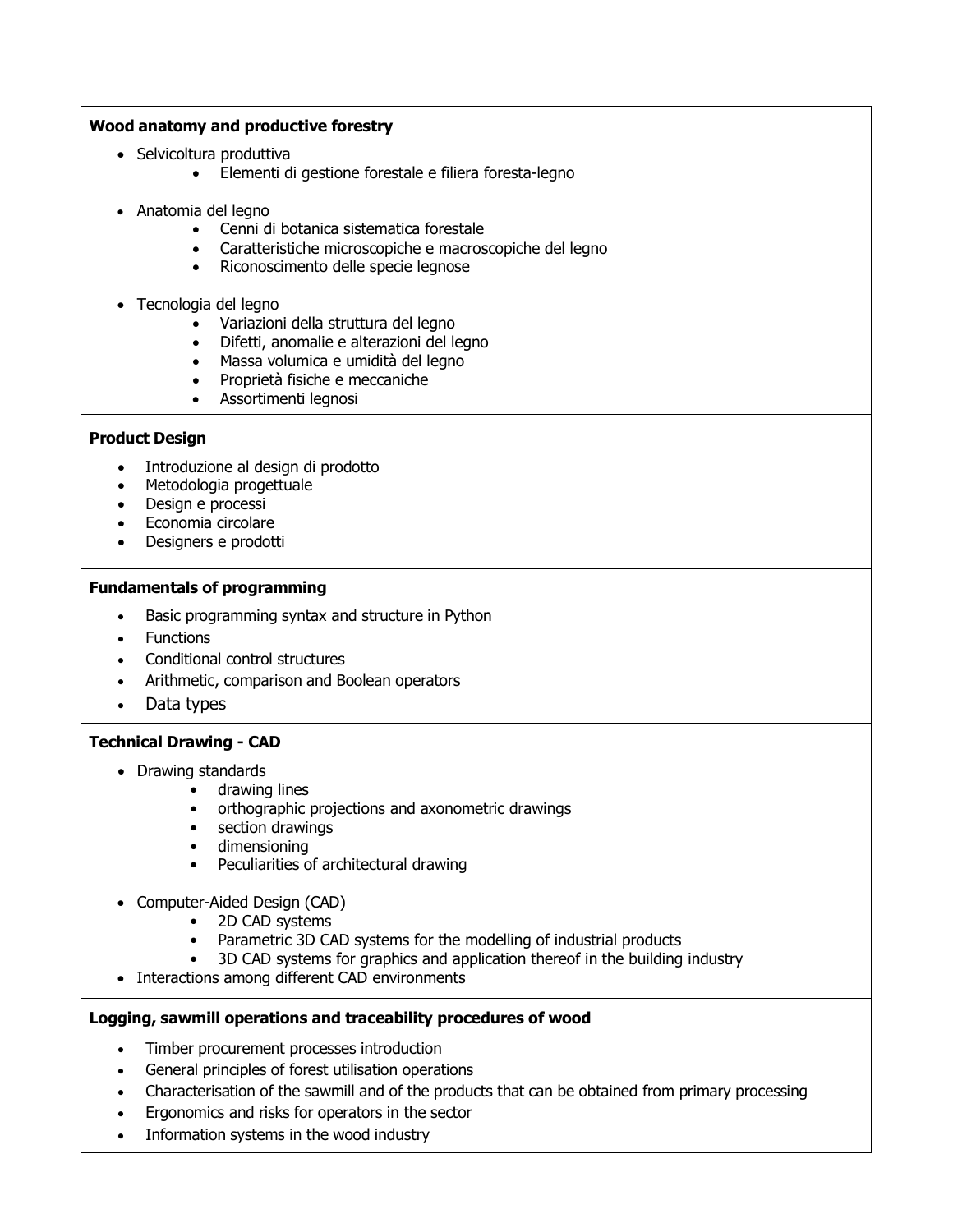## **Secondo anno / Zweites Jahr**

#### **Heat and mass transfer**

- opake und transparente Gebäudehülle
- Wärmebrücken
- Technische Standards und Normen
- Messungen und Testverfahren
- thermische und hygrische Bauphysik
- Berechnungs- und Nachweisverfahren sowie die dafür relevanten Parameter (u.a. Bauteilaufbau, Wärmetransport, Wärmeverlust, Oberflächentemperatur, Luftfeuchte, Luftwechsel, Schimmelvermeidung, Diffusion, Energie und Energieeffizienz)

#### **Material Sciences**

- properties and characteristics of materials
- materials that will be dealt with are: metals and metal alloys, ceramics, polymers and composites
- mechanical behavior

#### **Electronics, Diagnosis and Quality Control**

- Introduction of Electronics
- Basics of measurement technique and instrumentation.
- Measurement methods and sensors used industrially
- Actuators, which are used industrially.
- Electronic circuits

#### **Industrial Production Organization and Management**

- Fundamentals of industrial production in the wood industry
- Strategic planning
- Processes and production organization
- Operational planning
- Supply management

#### **Construction Site 4.0**

- Timber constructions technologies assembly and connection systems, prefabrication, transport and handling on site
- Industry 4.0 vs Construction 4.0 the revolution of the intelligent connection of systems in construction
- Horizontal process digitization and information management in construction BIM
- Digital automation before production Computational Design and Digital Fabrication
- Management, optimization of resources and digital quality control application of innovative technologies (Cloud, Augmented Reality and Virtual Reality) for checking installations and Facility Management of timber buildings.

#### **Mechanics of Structures**

- Statics of elastic bodies
- Statics of elastic bars
- Statics of elastic beams
- Torsion
- Energy methods in elastostatics
- Stability in elastostatics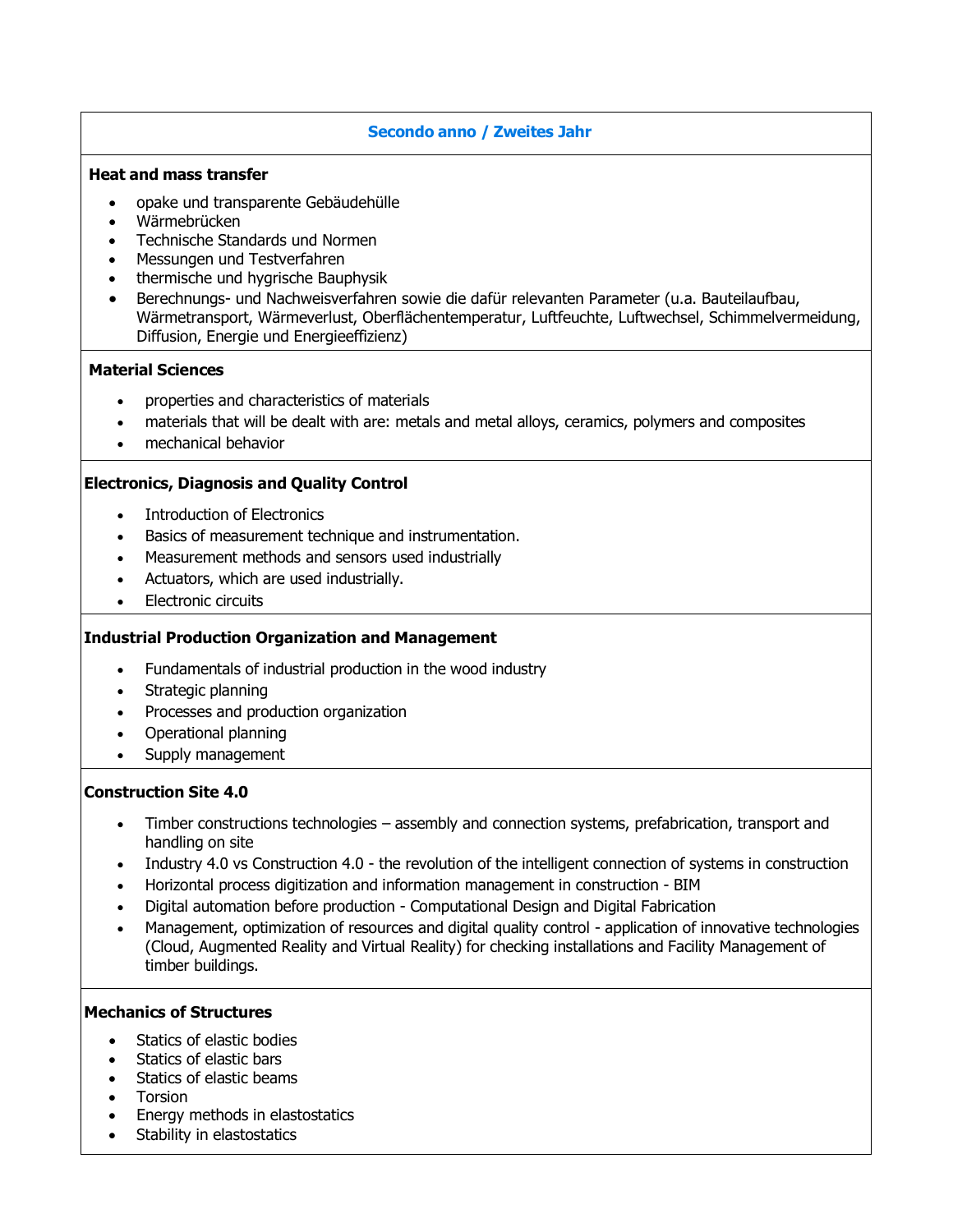## **Terzo anno / Drittes Jahr**

#### **Energy efficiency in wood production and final use**

- Energy resources, vectors and global demand
- Thermodynamics principles
- Energy management systems (ISO 50001)
- Sustainability and circular economy concepts
- Energy efficiency analysis and evaluation of processes form forests to wood industry
- Energy efficiency analysis and evaluation in wood industry
- Energy efficiency analysis and evaluation of wood residues valorization and final use

#### **Mechatronics and Process Automation**

- Introduction to mechatronic systems and process automation
- Introduction to sensing and data acquisition elements
	- Software and data acquisition systems
	- Sensors, signals, and conditioning
- Introduction to functional design of machines
	- Electric drives and machines, principles of operation
	- Mechanical components for transmission of motion
	- Motor/load coupling, motor, and transmission sizing
	- Introduction and preliminaries of dynamics of mechanical systems
- Introduction to robotics systems
	- Definitions, structure, and classification of industrial manipulators
	- Kinematics and motion planning of manipulators
	- Industrial collaborative robotics
	- Robotic applications in wood processes

#### **Industrial Plants and Logistics**

- The operation system "Factory" for contract manufacturers (Make-to-Order)
- Layout and space planning
- Investment decisions
- Plant and equipment maintenance

#### **Manufacturing Technology**

- Introduction to manufacturing engineering;
- Structure and mechanical behavior of metals;
- Metal forging processes;
- Metal rolling processes;
- Metal extrusion and drawing processes;
- Sheet metal forming processes;
- Machining and tool wear mechanisms;
- Advanced machining processes;
- Fundamentals of metal casting processes;
- Fusion and solid state welding processes;
- Fundamentals of additive manufacturing.